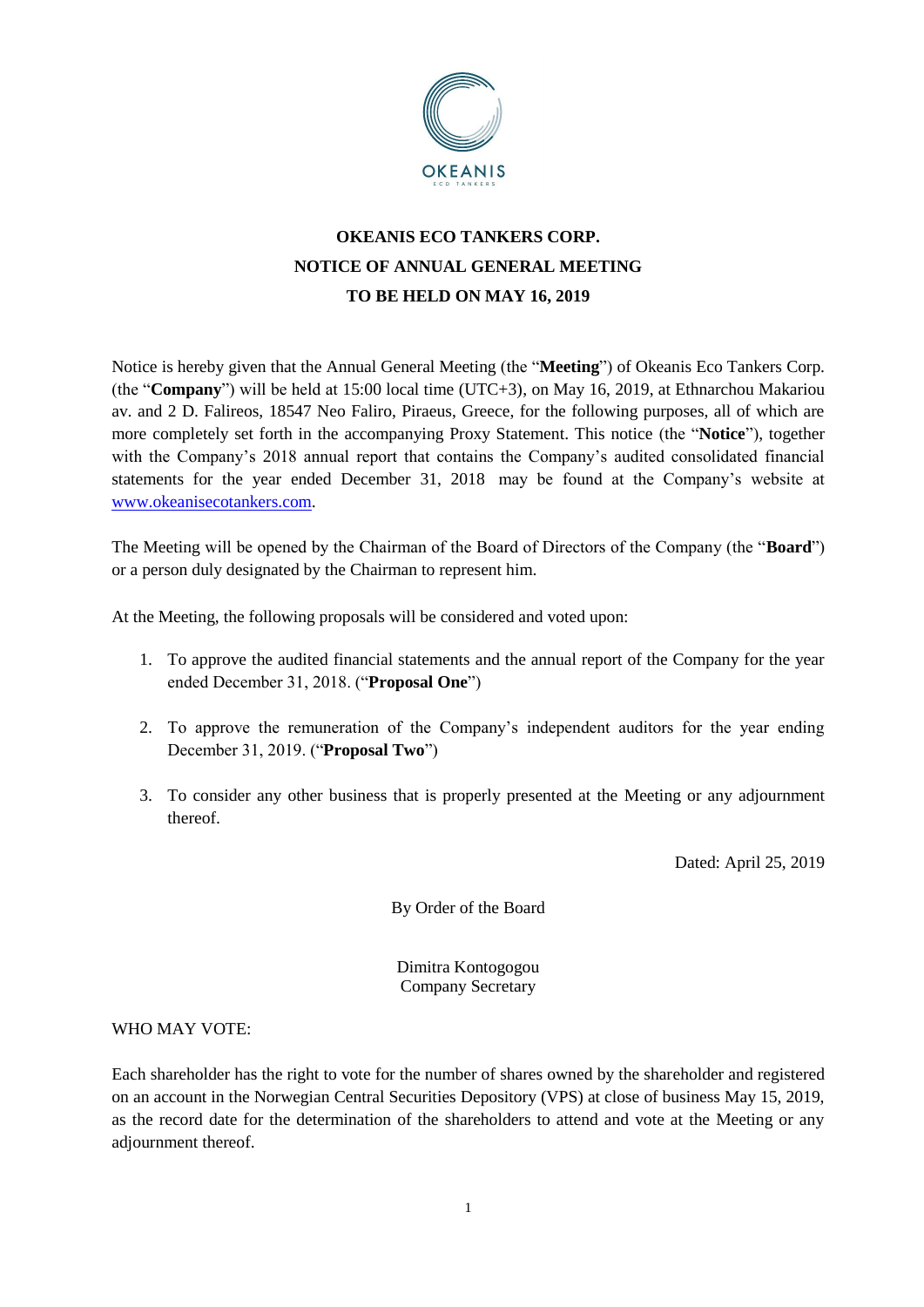To constitute a quorum, there must be present either in person or by proxy shareholders of record holding at least one-third of the shares issued and outstanding and entitled to vote at the Meeting. If less than a quorum is present, a majority of those shares present either in person or by proxy will have the power to adjourn the Meeting until a quorum is present.

Provided that a quorum is present, the affirmative vote of the majority of the votes present or represented by proxy and entitled to vote at the Meeting is required**.**

**IT IS IMPORTANT TO VOTE. WHETHER OR NOT YOU PLAN TO ATTEND THE ANNUAL MEETING, PLEASE COMPLETE, DATE, SIGN AND RETURN THE ENCLOSED PROXY. THE VOTE OF EVERY SHAREHOLDER IS IMPORTANT AND YOUR COOPERATION IN RETURNING YOUR EXECUTED PROXY PROMPTLY WILL BE APPRECIATED. ANY SIGNED PROXY RETURNED AND NOT COMPLETED WILL BE VOTED IN FAVOR OF ALL THE PROPOSALS PRESENTED IN THE PROXY STATEMENT.**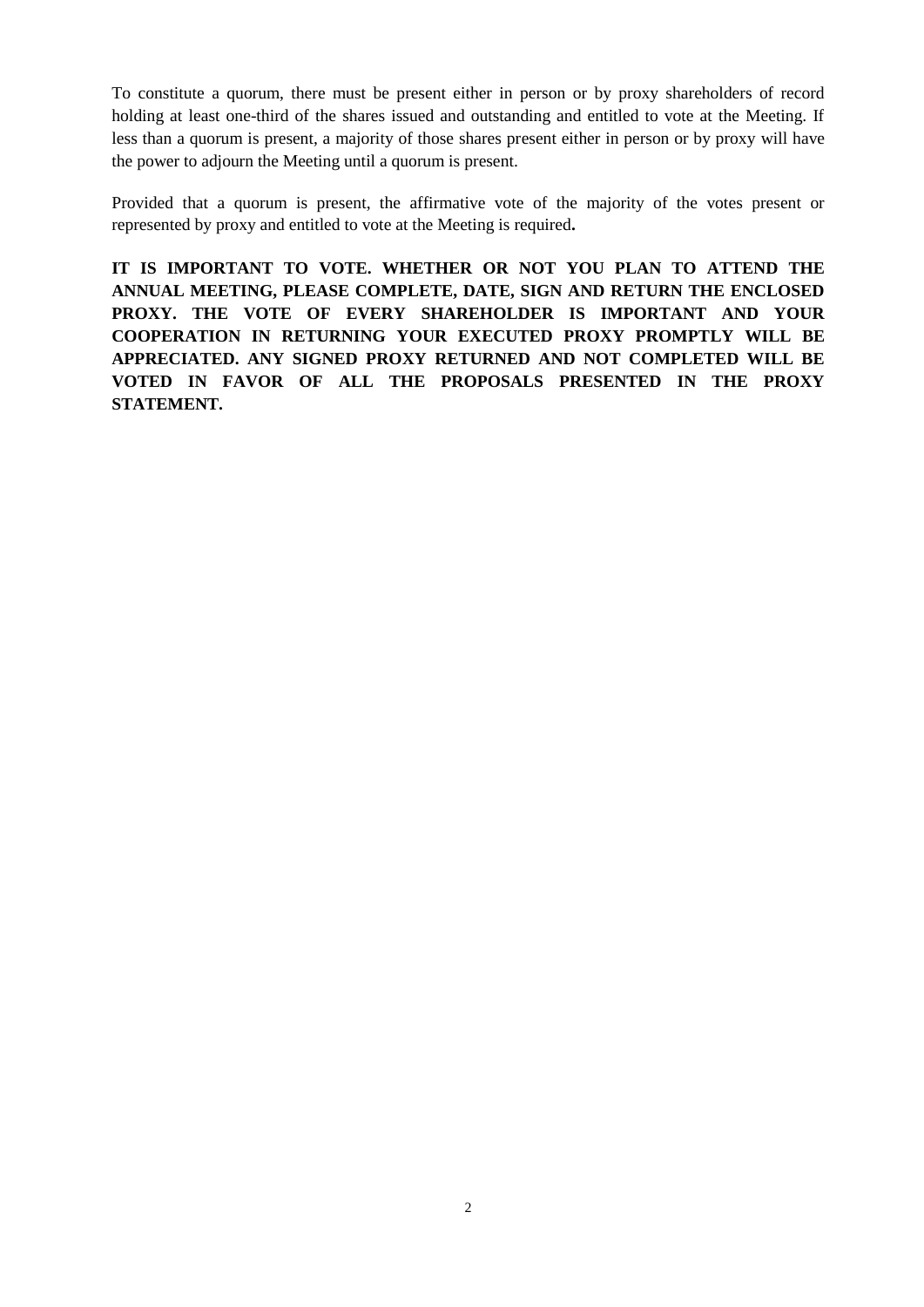## **OKEANIS ECO TANKERS CORP. \_\_\_\_\_\_\_\_\_\_\_\_\_\_\_\_\_\_\_\_\_\_\_\_\_\_\_\_\_\_\_\_\_**

## **PROXY STATEMENT FOR ANNUAL GENERAL MEETING MAY 16, 2019**

#### **INFORMATION CONCERNING SOLICITATION AND VOTING**

**\_\_\_\_\_\_\_\_\_\_\_\_\_\_\_\_\_\_\_\_\_\_\_\_\_\_\_\_\_\_\_\_\_**

#### **Why did you send me this Proxy Statement and this Proxy Vote Instruction?**

We sent you this Proxy Statement and the enclosed Proxy Vote Instruction form because the Company's Board is soliciting your proxy to vote at the Meeting and any adjournments of the Meeting, to be held on May 16, 2019 at 15:00 local time (UTC+3) at Ethnarchou Makariou av. and 2 D. Falireos, 18547 Neo Faliro, Piraeus, Greece for the purposes set forth herein and in the accompanying Notice. These materials together with the Company's 2018 annual report that contains the Company's audited consolidated financial statements for the year ended December 31, 2018 may be found on the Company's website at www.okeanisecotankers.com. Any shareholder may receive a hard copy of the Company's 2018 annual report free of charge upon written request to the Company (please email the Secretary of the Company at dgk@okeanisecotankers.com).

This Information Statement contains the information that you need to know in order to vote as well as information that the Board believes to be material in deciding whether or not to vote for the proposals of the Company.

#### **Who can vote?**

Only shareholders who own the Company's common shares and are registered in the Norwegian Central Securities Depository (VPS) at the close of business on May 15, 2019, as the record date, are entitled to vote at the Meeting.

As of the date of the Notice, the Company has 31,310,000 shares issued. The Company's common shares are the only class of voting shares. The shares are listed on the Oslo Axess under the symbol "OET". Shareholders do not need to attend the Meeting to vote for their shares. Shares represented by valid proxies, received within the proxy voting deadline for the Meeting will be voted at the Meeting.

#### **How many votes do I have?**

Each share carries one vote at the Company's Meeting.

#### **How do I vote?**

As DNB Bank ASA (the "DNB") is recorded as formal shareholder in the Company list of shareholders on behalf of the investors in VPS, any voting by the shareholders recorded in the VPS system will have to be executed through DNB.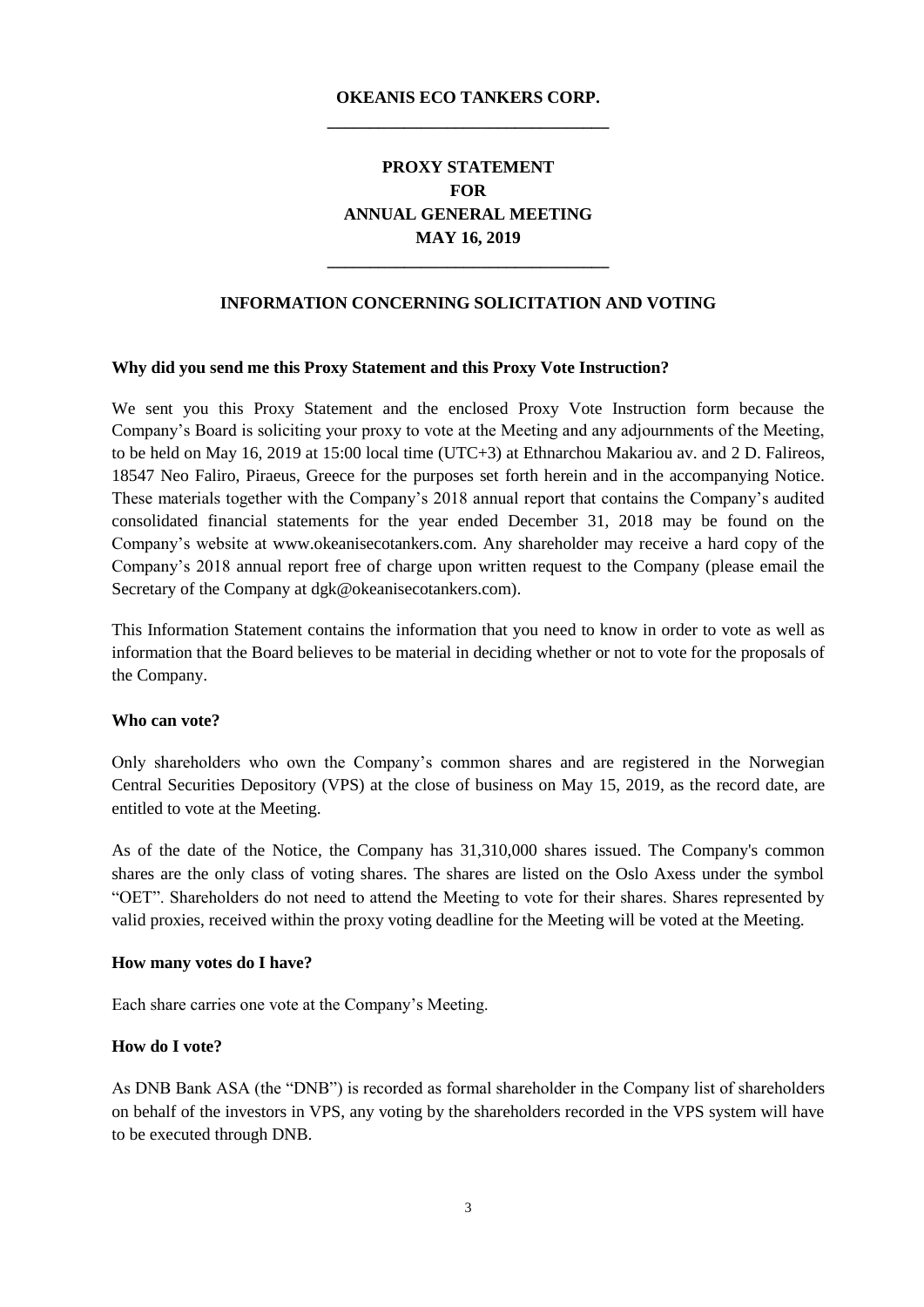In accordance with the provisions of the Registrar Agreement between the Company and DNB, DNB may only vote at general meetings in accordance with proxies received from the shareholders recorded in VPS.

Shareholders registered in the VPS must follow the instructions set out in the Proxy Vote Instruction form attached and vote by proxy, to be completed, signed and returned:

(a) by e-mail, to the e-mail address: [vote@dnb.no](mailto:vote@dnb.no)

| (b) by ordinary mail to the postal address: | DNB Bank ASA, Registrars Dept., |  |
|---------------------------------------------|---------------------------------|--|
|                                             | P.O. Box 1600 Sentrum,          |  |
|                                             | 0021 Oslo, Norway.              |  |

so that it is received no later than at 12:00 (CTE) on May 14, 2019.

Alternatively, if you attend the Meeting you may vote in person. In this case you will receive a Power of Attorney from DNB authorizing you to vote at the Meeting. Notice of attendance must be received by DNB no later than 12:00 (CTE) on May 14, 2019, by sending an e-mail to [vote@dnb.no.](mailto:vote@dnb.no) If you have rendered a proxy and then you decide to attend in person you may revoke the proxy.

### **How Does the Board of Directors Recommend That I Vote on the Proposals?**

The Board of Directors recommends that you vote as follows "**FOR**" on Proposals One and Two.

### **How many votes are required for the approval of each proposal?**

The affirmative vote of the majority of the votes present or represented by proxy and entitled to vote at the Meeting is required.

#### **What Constitutes a Quorum for the Meeting?**

According to Company's Articles of Incorporation, there must be present, either in person or by proxy, shareholders of record holding no less than one-third of the shares issued and outstanding and entitled to vote at the Meeting in order to constitute a quorum.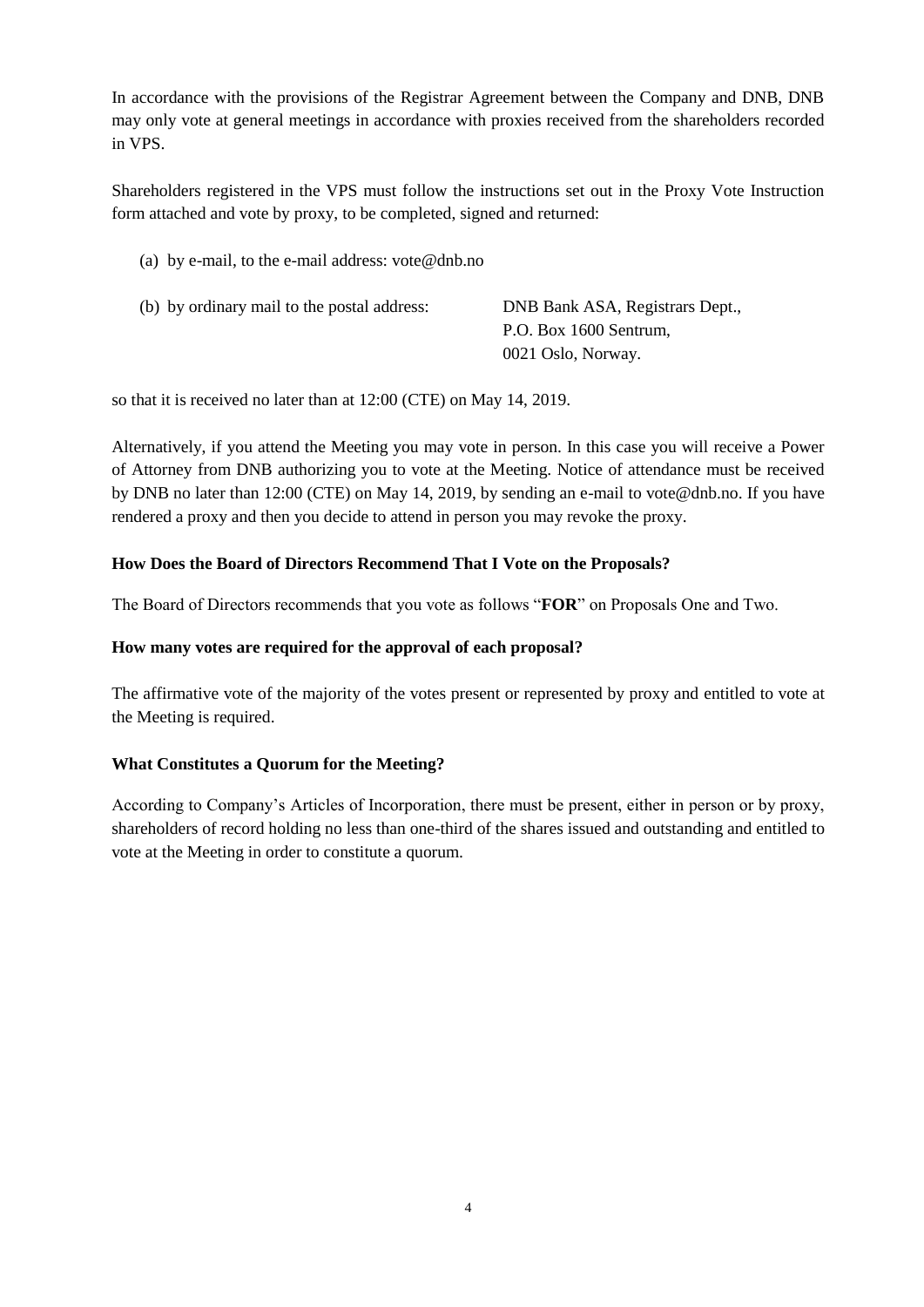#### **COMPANY PROPOSALS**

## **Proposal One: To approve the audited financial statements and the annual report of the Company for the year ended December 31, 2018.**

The annual report of the Company for 2018 which contains the audited consolidated financial statements of the Company for the year ended December 31, 2018, was announced on April 25, 2019 and is available on the Company's website [www.okeanisecotankers.com.](http://www.okeanisecotankers.com/)

At the Meeting, the Board proposes that the shareholders pass the following resolution:

*"The audited financial statements and the annual report of the Company for the year ended December 31, 2018 are approved".*

## **Proposal Two: To approve the remuneration of the Company's independent auditors for the year ending December 31, 2019.**

The Board will submit for approval at the Meeting the remuneration to the Company's independent auditors, Deloitte Certified Public Accountants S.A., of €150,000 for the audit of the year ending 2019 which includes:

- interim reviews of the Company's financial information, for each of the four fiscal quarters (Q1, Q2, Q3 and Q4) in fiscal 2019
- annual audit of the Company's consolidated financial statements for the year ending December 31, 2019
- review of the financial information included in the Company's annual report
- review of the Company's system of internal controls

All services rendered by the independent auditors are subject to review by the Audit Committee. The remuneration of the independent auditors has been suggested by the Audit Committee and approved by the Board.

At the Meeting, the Board proposes that the shareholders pass the following resolution:

*"The remuneration of the Company's independent auditors, Deloitte Certified Public Accountants S.A., of €150,000 for the audit of the year ending 2019 is approved".*

### **OTHER MATTERS**

The Board is not aware of any other business that will be presented to the Meeting. If any other business is properly brought before the Meeting, it is intended that proxies in the accompanying form will be voted in accordance with the judgment of the person or persons named in the proxies.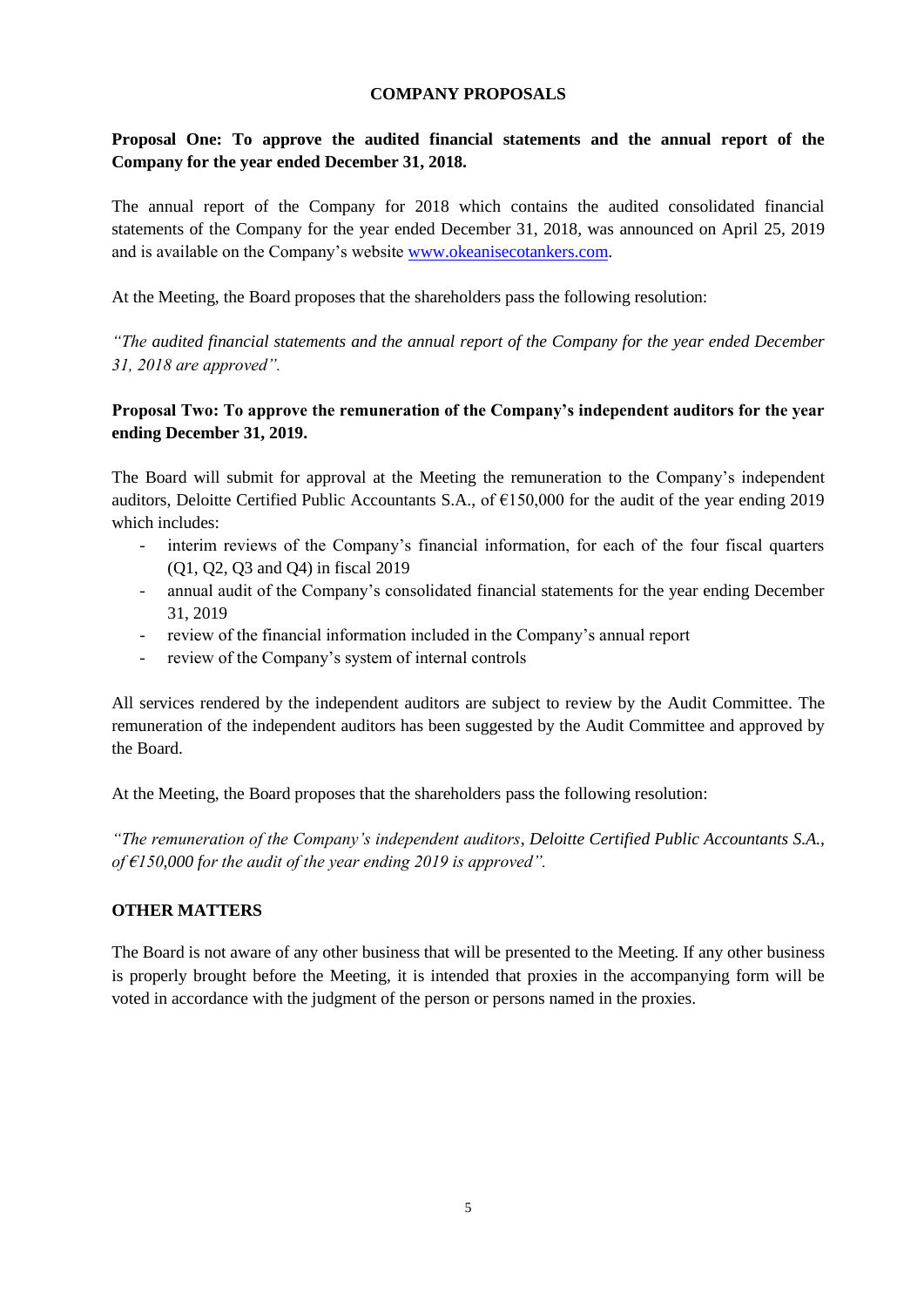

#### **PROXY VOTE INSTRUCTION**

### **OKEANIS ECO TANKERS CORP. (the "Company")**

#### **PROXY SOLICITED FOR ANNUAL MEETING ON MAY 16, 2019**

As you are not recorded in the Company Register of Members, any voting at Annual General Meeting, or alternatively issue of a proxy will have to be executed via DNB Bank ASA ("DNB").

The undersigned hereby authorize DNB to constitute and appoint Ioannis Alafouzos, the Chairman of the meeting, or failing the Chairman of the Meeting, any individual appointed by the Chairman of the Meeting, as his true and lawful agent and proxy, to represent the undersigned at the Annual General Meeting of shareholders of the Company to be held on May 16, 2019, at 15:00 local time (UTC+3), for the purposes set forth below and in the Notice of Annual General Meeting issued by the Company.

> **X** Please mark your votes as in this example.

| <b>Resolutions</b>                                            | FOR | <b>AGAINST ABSTAIN</b> |  |
|---------------------------------------------------------------|-----|------------------------|--|
| 1. To approve the audited financial statements and the annual |     |                        |  |
| report of the Company for the year ended December 31,         |     |                        |  |
| 2018                                                          |     |                        |  |
| 2. To approve the remuneration of the Company's independent   |     |                        |  |
| auditors for the year ending December 31, 2019                |     |                        |  |

 $Signature(s)$  Date:

Note: Please sign exactly as name appears below, joint owners should each sign. When signing as attorney, executor, administrator or guardian, please give full title as such.

Name of shareholder in block letters:

Please return your completed and signed proxy, to be received by DNB Bank ASA on or prior to May 14, 2019, 12:00 hours Central European Time, either by way of e-mail to e-mail address: [vote@dnb.no](mailto:vote@dnb.no) or by ordinary mail to DNB Bank ASA, Registrars Dept., P.O. Box 1600 Sentrum, 0021 Oslo, Norway,